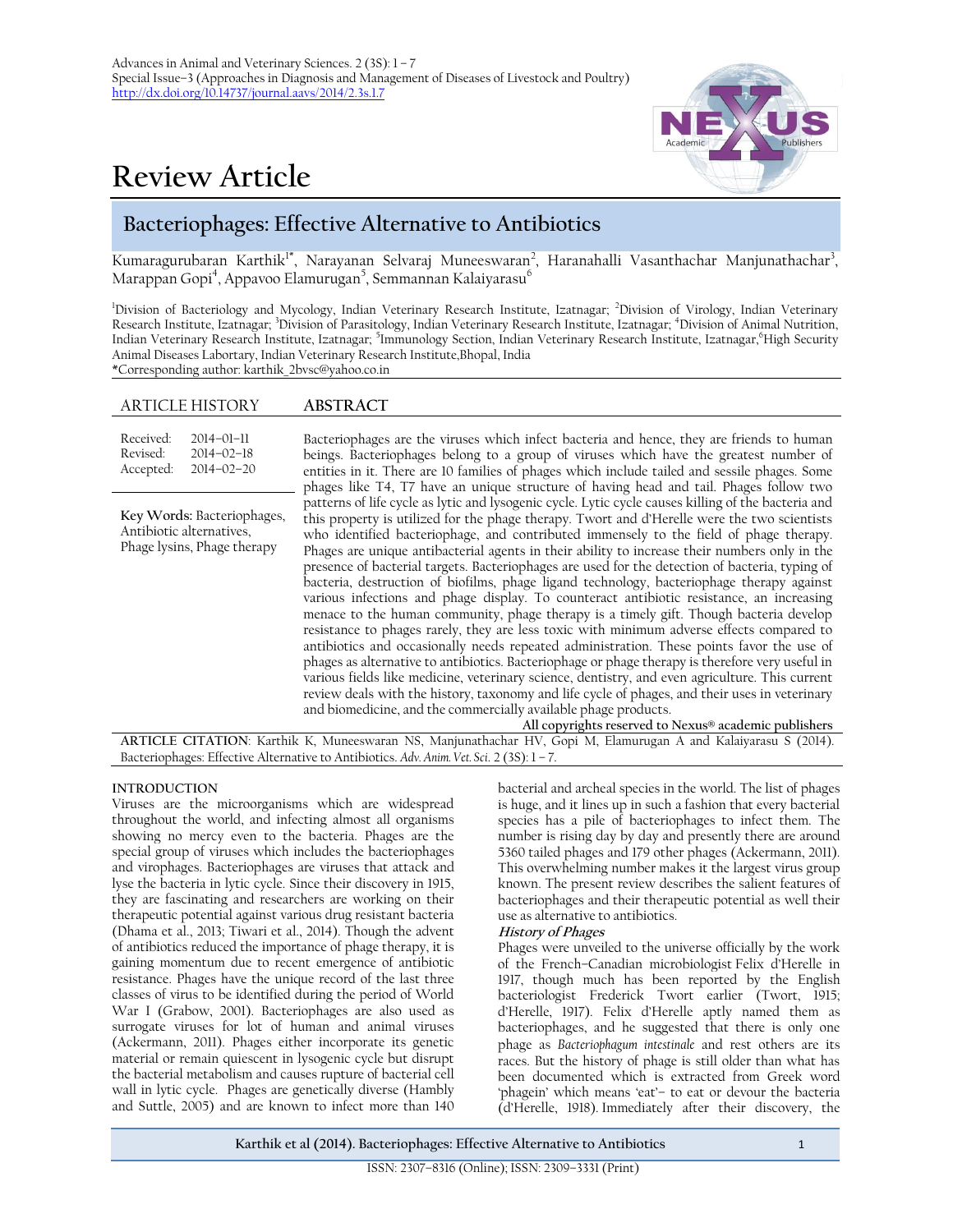

thought of using phages to fight bacterial infections was already apparent. Phages were used by the Russians during World War–II, to treat many soldiers infected with various bacterial diseases such as dysentery and gangrene (Abedon et al., 2011). Earlier in 1896, a British bacteriologist named Ernest Hankin reported that there were some unidentified antibacterial agents against *Vibrio cholera* in Ganges and Yamuna rivers of India (Hankin, 1896). Gamaleya, a Russian bacteriologist when working on *Bacillis subtilis* also recorded a similar phenomenon (Samsygina and Boni, 1984). Soon after his discovery of phages, d'Herelle started working on the therapeutic potential of the bacteriophages against the bacteria which causes dysentery. Felix d'Herelle used the phages against patients suffering from bacterial dysentery and this study yielded a good response with patients showing reduced clinical symptoms but these results were not recorded properly. Richard Bruynoghe and Joseph Maisin were credited for their work on phage therapy against staphylococcal skin disease, and first time documented it (Bruynoghe and Maisin, 1921).

# **Taxonomy of Phages**

Sir Macfarlane Burnet initiated the classification of phages in 1937 while he observed the difference in size and activity against various physiochemical agents (Burnet, 1933) where as H. Ruska suggested the classification based on their

shape and structure visualized under electron microscope (Ruska, 1943). Holmes in 1948 classified whole viruses into three major families namely Phaginae, Phytophaginae and Zoophaginae (Holmes, 1948). Phages come under the family of Phaginae according to his classification. Lwoff, Horne and Tournier in 1962 proposed that the classification of viruses should be based on the nucleic acid properties and their system had latinised naming system (Lwoff et al., 1962). In the year 1971, International Committee on Taxonomy of Viruses (ICTV) classified phages in to six genera which are as follow: the φX group, filamentous phage, lipid phage PM2, T–even phages, λ phage, and the ribophage group (Ackermann, 2009). Abeles et al. (1984) classified phages based on a handful of characters like morphology, physical, chemical properties, nucleic acid possession, host, pathogenesis and behavior in the environment. Goyal et al. (1987) classified phages into three groups based on their receptors on the host. According to this classification, the phages may be of:

- Somatic phages– receptors present on the cell wall
- Capsular phages– receptors present on the capsular polysaccharide
- Appendage phages– receptors present on the appendages like flagella, pili or fimbriae

| Table 1: Taxonomy of Bacteriophages |  |
|-------------------------------------|--|
|-------------------------------------|--|

| <b>FAMILY</b>        | <b>PROPERTIES</b>                                 | <b>SHAPE</b> |
|----------------------|---------------------------------------------------|--------------|
| Myoviridae           | Contractile tail                                  |              |
| Siphoviridae         | <b>Noncontractile</b><br>long tail,               |              |
| Podoviridae          | <b>Short</b> tail                                 |              |
| Microviridae         | ssDNA(C), 27 nm, 12 knoblike capsomers            |              |
| Corticoviridae       | dsDNA(C), complex capsid, lipids, 63 nm           |              |
| <b>Tectiviridae</b>  | dsDNA(L), inner lipid vesicle, pseudo-tail, 60 nm |              |
| Leviviridae          | ssRNA(L), 23 nm, like poliovirus                  |              |
| Cystoviridae         | dsRNA(L), segmented, lipidic envelope, 70-80 nm   |              |
| <b>Inoviridae</b>    | ssDNA(C), filaments or rods, 85-1950 x 7 nm       |              |
| <b>Plasmaviridae</b> | dsDNA(C), lipidic envelope, no capsid, 80 nm      |              |

**Karthik et al (2014). Bacteriophages: Effective Alternative to Antibiotics** 2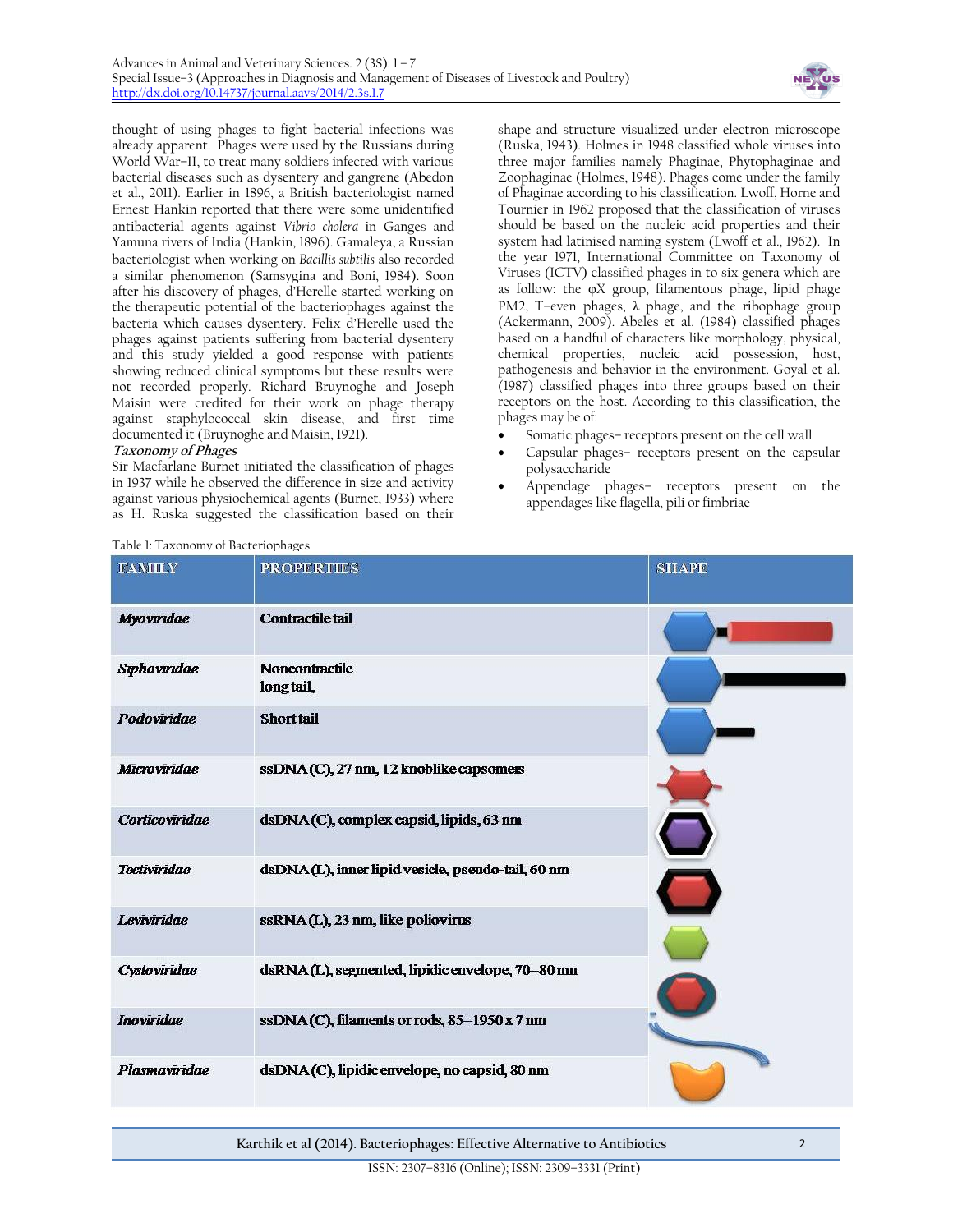

According to the ICTV classification, phages have been classified under the order *Caudovirales* and there are about 10 families. Like other viruses, phages too have either DNA or RNA which may be either single stranded or double stranded. They may be either filamentous or pleomorphic in shapes which is unique, and may also have a tail (tailed phages) (Ackermann, 2011). *Caudovirale* is the order under which both tailed phages and sessile phages are grouped. The tail in the tailed phages varies in their length and based on the criteria, they are further grouped into three families as *Myoviridae, Siphoviridae* and *Podoviridae. Myoviridae* includes the phages which have contractile tail, *Siphoviridae* includes phages which have long tail but they are non–contractile and *Podoviridae* includes phages which have short tail (Fauquet et al., 2005). These tailed phages are a large group of viruses which account for 96% of the phages. There are seven other families of filamentous, pleomorphic phages which come under unassigned group as per the recent classification of ICTV 9<sup>th</sup> report. List of phages with details about shape and structure is given in table 1.

# **Replication of Phages**

To replicate inside the host, bacteria the first step in phage life cycle is the attachment of phage to the host membrane. Attachment is mediated by the presence of the tail in case of tailed phages, while in sessile phages; it is driven in by some other structures which are present over their surface. This binding is mostly reversible. Followed by attachment, the next important process is the penetration of nucleic acid. Penetration is achieved by two ways either by the contraction of tail or by the presence of some specialized

enzymes which cause the distortion of the bacterial cell membranes. The hollow tail of the phage forms a pore over the cell membrane through which the phage nucleic acid makes its entry into the bacterial cell. The phage without the nucleic acid remains attached to the cell wall of bacteria as a ghost. Most of the phages are the host specific and sometimes a bacterium can be made susceptible to a phage through artificial means of transfection. Once gaining entry into the host, the nucleic acid has two ways to propagate itself.

In case of lytic cycle, phage causes the lysis of the bacterial cell once the replication cycle is completed. They take over the machinery of the cell to make phage components. Immediately after the entry of nucleic acid into the bacterial cell, eclipse period starts and at this moment not even a single infectious phage particle can be found either outside or inside the bacterial cell. Replication cycle is similar to the replication cycle of all viruses in that once the nucleic acid is formed; it is packaged into the head, followed by the assembly of tail. The cell wall of the bacteria is weakened by the phage enzymes which lead to the rupture of the membrane and ultimately the mature phages make their release from the infected bacterial cell (Skurnika and Strauch, 2006). A key difference between the lytic and [lysogenic](http://en.wikipedia.org/wiki/Lysogenic) phage cycles is that in the lytic phage, the viral DNA exists as a separate molecule within the bacterial cell, and replicates separately from the host bacterial DNA without integration. Figure 1 show the steps involved in lytic cycle phage.



Figure 1: Steps during lytic cycle of Bacteriophage

**Karthik et al (2014). Bacteriophages: Effective Alternative to Antibiotics** 3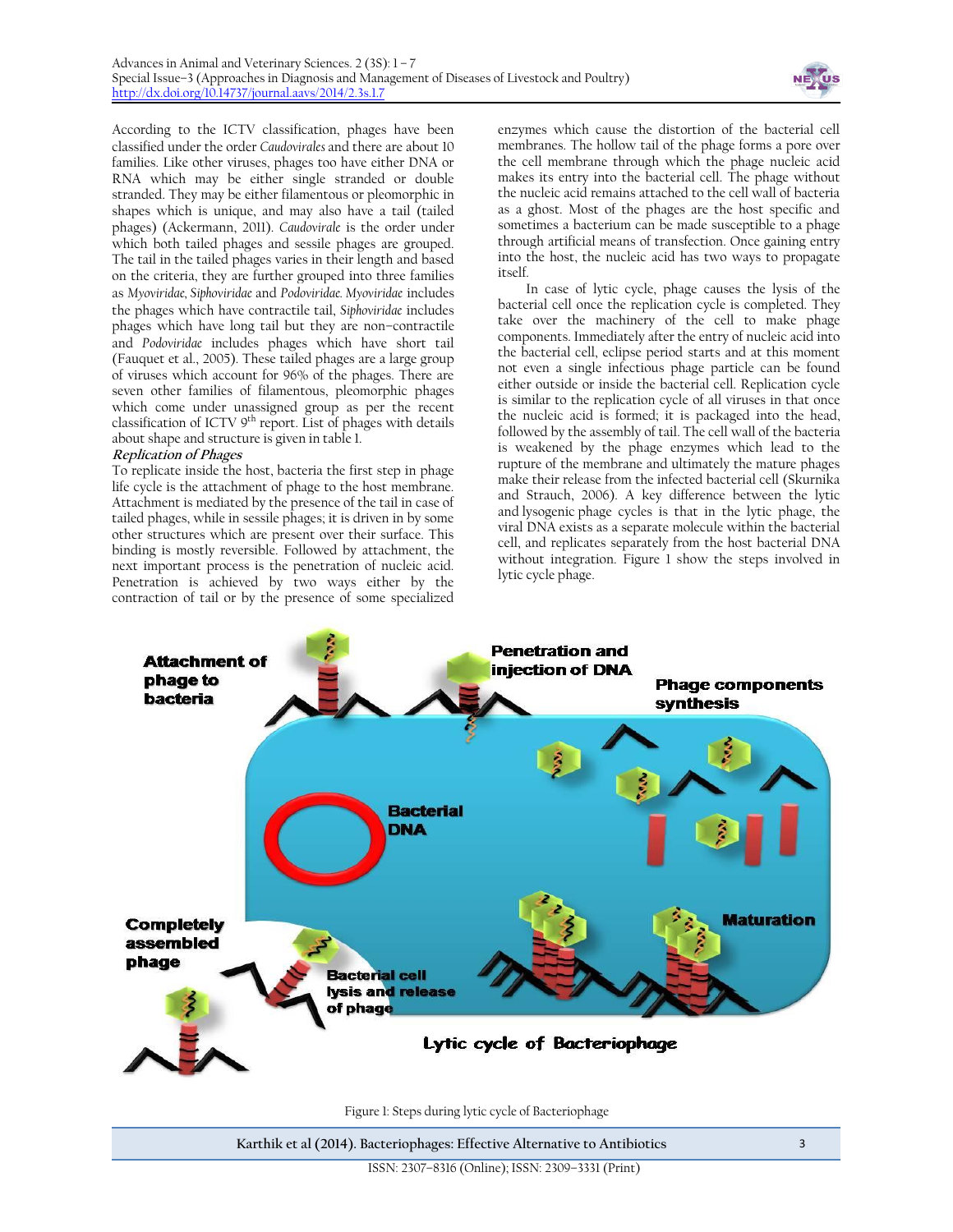

Temperate or lysogenic phages are either undergo lytic cycle or can integrate its nucleic acid with the host genome, and can remain dormant. Integration of nucleic acid causes the transfer of phage nucleic acid to daughter bacteria. Integrated phage is also called as prophage and the bacteria harboring this prophage are called as lysogenic bacteria. Due to the integration of phage nucleic acid, the properties of the bacteria may vary and this process is called as lysogenic or phage conversion (Skurnika and Strauch, 2006). The exposure to UV or other radiations, some chemicals etc may lead to termination of this lysogenic cycle and induces start of lytic cycle. This process is called induction.

# **Uses of Bacteriophages**

Bacteriophages are currently used for the diagnosis and typing of a particular bacterial species. Each bacteriophage has a specific affinity for a particular bacterium which helps in typing of that particular bacterium. The most useful aspect of bacteriophage is the phage therapy against bacterial infection which yields promising results. Bacteriophages have also been successfully used against bacterial biofilms. In case of therapeutic approach, bacteriophages could be used either directly or genetically modified form. Bacteriophages are also widely used in food industry to minimize the bacterial load and phages are also used in phage display (Westwater et al., 2003).

Phage endolysins or lysins are enzymes that cause damage to the cell wall's integrity by hydrolyzing the four major bonds in its peptidoglycan component; it can be used as antimicrobials. Phage lysins have been used in veterinary field mainly to control mastitis which is of major importance economically. Ply700 lysin has very good effect on Streptococcal organisms that are involved bovine mastitis. LysH5 lysin acts against Staphylococcus organisms causing mastitis in cattle (Obeso et al., 2008). LySMP has broad spectrum of activity against *Streptococcus suis*, swine pathogen causing endocarditis and is also a zoonotic pathogen (Lun et al., 2007). Ply3626, a lysin against *Clostridium perfringens*, showed good effect in controlling the pathogen in poultry houses. Ply511 is a *Listeria monocytogenes* phage lysin used to control *Listeria* infection in dairy products (Gaeng et al., 2000).

Bacteriophages have also been used as diagnostics for the detection of food borne pathogens like *Enterobacter*, *E. coli*, *Salmonella* and *Staphylococcus.* Biosensors based on phages are rapidly growing and gaining its importance in food industries (Clark and March, 2006). Bio detectors based on either whole phage or phage proteins like tail–spike protein of *Salmonella* phage P22 are used. Phages and their proteins immobilized on atomic force microscopy can detect pathogens and used for *Salmonella* detection. Immobilization of phages on silica particles also guarantees cheap and effective method of pathogen detection. Phage based bio sensors can be linked to PCR based systems for better detection efficacy (Pettya et al., 2006). Recombinant phages like phage against *Vibrio harveyi* carrying *luxAB* genes, when enters the bacterium undergoes usual replication and this gene is incorporated into the bacterium. While detecting the bacteria, an illumination is produced due to the presence of *luxAB* gene which confirms *Vibrio harveyi* infections (Loessner et al., 1996; Oda et al., 2004)*.* Infection of pathogenic phage leads to release of many particles of phage

origin. These particles can be detected by other nonpathogenic bacteria by this way the primary pathogenic bacteria can be detected. Streptavidin–coated quantum dots and phages tagged with biotins can be used as a detection system as well (Edgar et al., 2006). A newer technology called as Sensing of phage–triggered ion cascade (SEPTIC) uses phage DNA which when injected into a bacterium causes pore in their membrane thus causing the release of ions from the formed bacterial pore (Dobozi–King et al., 2005). When the amount of released ion is  $10^8$ / cell a sensor can detect this by the voltage change between the two capacitors (Kish et al., 2005). The major advantage of this technique is that the bacteria need not be cultured for this and hence bacteria which are zoonotic or harmful can be detected based on this method. A chip based on this SEPTIC technique with several bacterial phages can detect simultaneously many bacteria at a single point of time (Pettya et al., 2006).

# **Need of Phage Therapy**

Currently, there is a huge problem of antibiotic resistance throughout the world in both human and animal medicine (Davies and Davies, 2010). As evolution over the time period is the basic properties of bacteria, it has its own time frame within which it develops resistance against an antibiotic to which it was susceptible earlier. *Staphylococcus* is the most common bacterium which develops resistance to most antibiotics (Davies and Davies, 2010). Methicillin resistant *S. aureus*, Vancomycin resistant *S. aureus* and – lot more versions has come which are hunting the animals and human (Housby and Mann, 2009). Similarly, a pile of Mycobacterium species developed resistance to most of the known antibiotics. A group of bacteria termed as ESKAPE (*Enterococcus faecalis, S. aureus, Klebsiella, Acinetobacter baumanii, Pseudomonas aeruginosa and Escherichia coli*) which are superbugs, causes a major concern to the physician (Kutateladze and Adamia, 2010).

# **Advantages of Bacteriophages over Antibiotics**

Bacteriophages target very specifically and cause lysis where as antibiotics harm normal flora also due to its broad spectrum nature. Due to its replicative nature, there is no need to administer repeatedly. Most of the phages can be administered orally as they can survive in gastric environment (Tiwari et al., 2011; Tiwari et al., 2014), and are even lethal to antibiotic resistant bacteria. Because of minimal side effects, they are considered safe (Mattey and Spencer, 2008).

# **Problems Associated with Phage Therapy**

Due to its very narrow host range, treating the patient with mixed infections is difficult. There are exaggerated claims of effectiveness of commercially available phage preparations. One such example is a preparation called Enterophagus which was marketed as being effective against herpes infections, urticaria, and eczema conditions; but the preparation was not effective (Sulakvelidze et al., 2001). Also, there is lack of understanding of the heterogeneity and mode of the action of the phages.

# **Key Considerations before Phage Therapy**

Identification of causative agent followed by screening with a library of phages is the primary consideration. Availability of number of known phages in the laboratory should be ensured always. The selected phage should have a lytic life cycle because in lysogenic life cycle there will be an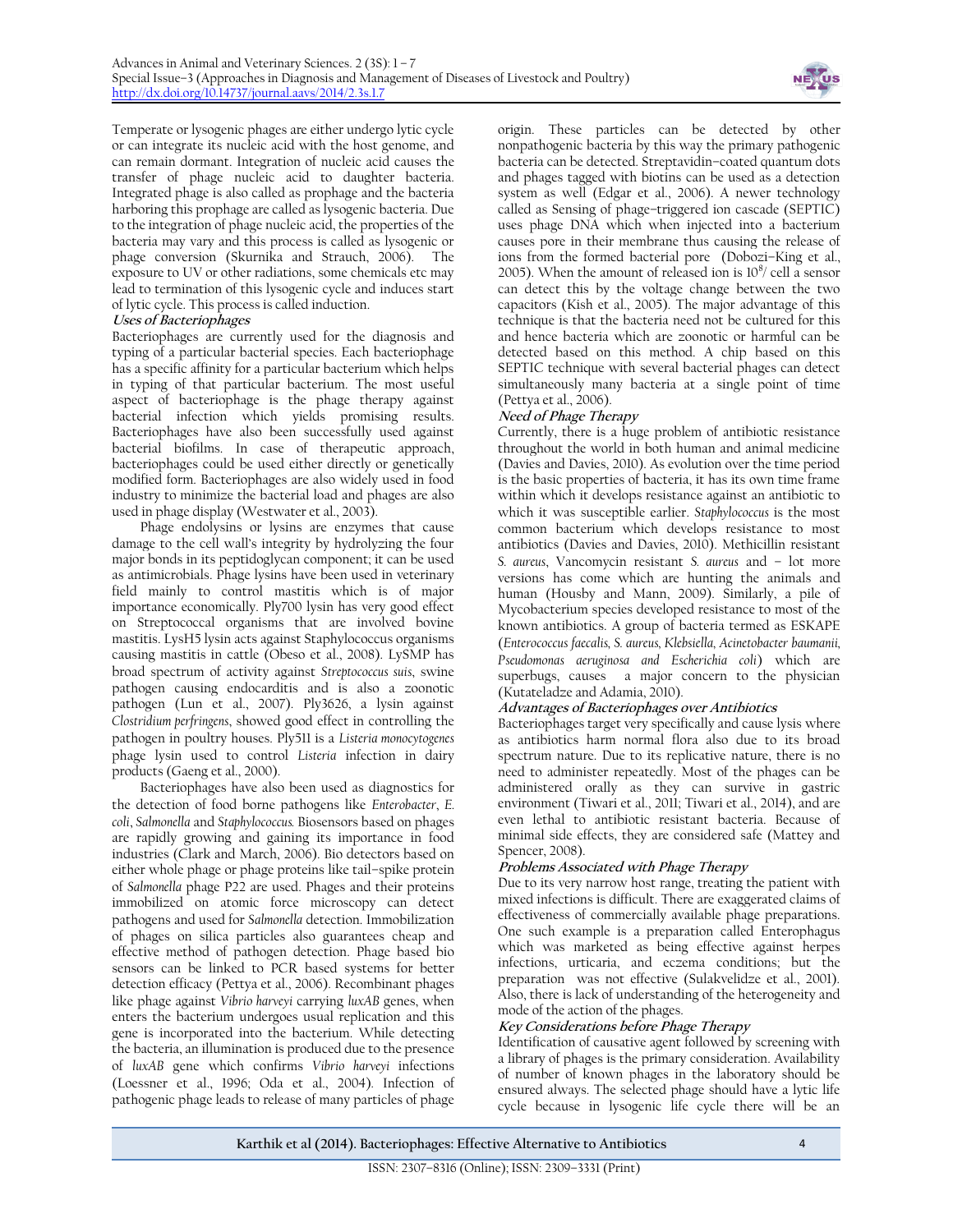

integration of its genome with that of host genome, and does not cause much damage to the host leading to failure in the phage therapy (Goodridge, 2010). A cocktail of phages should be used so that risk of resistance development could be nullified or minimized (Merril et al., 2006). The phage should not have any toxin gene or any other deleterious gene which may be harmful to human or animal. To prevent this, selected phages should be sequenced and characterized completely in order to know the genome content.

#### **Therapeutic and Clinical Experience with Phage Therapy**

Bacteriophages are used both externally and internally in human medicine to treat some complications and diseases which are not cured by antibiotics. Bacteriophage wetted in biodegradable films gave good relief to patients affected having the ulcers, and the ulcers healed quickly (Markoishvili et al., 2002). Commercial product named PyoPhage which is effective against *Pseudomonas aeruginosa*(Soothill, 1999)*, Escherichia coli, Staphylococcus aureus, Streptococcus* and *Proteus* has been used for healing the ulcers (Abedon et al., 2011). Phage derived from sewage could act well against *Staphylococcus aureus* which causes wound abscess (Wills et al., 2005). Studies indicated that the intra– peritoneal injection of bacteriophage against *P*. *aeruginosa* infection causes reduced infection in mice (McVay et al., 2007). Oral administration of bacteriophage can prevent diarrhea caused by *E. coli* in calves (Smith and Huggins, 1987). Similarly oral administration of phage could also prevent the sepsis caused by *P*. *aeruginosa* (Watanabe et al., 2007)*.* Intramuscular preparations have also been tried against *E. coli* in chickens which showed good results against septicemia (Barrow et al., 1998). Phages against vancomycin–resistant *Enterococcus faecium* prevented mice from death (Biswas et al., 2002). Phages against *Acinetobacter baumanii, P. aeruginosa* and *S. aureus* also had good results in mice models (Soothill, 1992). Use of phage has resulted in reducing the dissemination of *Salmonella* Typhimurium, one of the prime foes for the swine industry (Ahmad et al., 2002; Garcia et al., 2008; Gyles, 2008).

Use of phage in poultry industry is gaining importance due the problem of antibiotic resistance which enters the food chain to human. Studies have been conducted for the use of phages specific to pathogens of poultry like *Salmonella* Gallinarum and *E. coli*. EC–Nid1 and EC–Nid are the two phages isolated from sewage water and poultry litter, proved to be highly effective against O1, O2 and O78 serotypes of *E. coli.* INT–401 is a bacteriophage cocktail which has controlled the problem of necrotic enteritis in chickens caused by *Clostridium perfringens*(Miller et al., 2010). Phages like CP8 and CP34 has been used successfully against *Campylobacter jejuni* infections in poultry (Loc Carrillo et al., 2005; Loc Carrillo et al., 2007). There is reduction in the load of *Salmonella* and *Campylobacter* organisms in the poultry meat when a multivalent/cocktail of lytic bacteriophages are used, helping the meat industry to produce a safe and good quality meat (Carvalho et al., 2010; Connerton et al., 2011).Contamination of poultry products with *Listeria* spp*.* is a major problem both to the poultry industry, and also to end users as the pathogen is zoonotic. FDA has approved for the use of phages against *Listeria* spp.

in ready to eat meat so as to eliminate the zoonotic pathogen (Soni et al., 2010). Various routes of the phage administration like oral, aerosol and intra–muscular injections were tried to control the dissemination of *Salmonella* through poultry meat (Toro et al., 2005; Bori et al., 2008).

ListexP–100 is a product marketed by Dutch company EBI, and it is an effective product against *Listeria*. Further, it is tested for its efficacy showing effective against Listeria and it lyse almost all organism, and it showed a complete reduction in viable counts of *Listeria* without any toxic effects (Carlton et al., 2005). This product is approved by FDA in 2006 for commercialization (Monk et al., 2010). Similar product which acts against *L. monocytogenes* causing food poisoning is produced by a US based company Intralytix, and is known as ListShield (Lu and Koeris, 2011).Similarly, Intralytix also claimed to have developed a bacteriophage based product against *E. coli* O157.  $F$ ASTPlaqueTB<sup>TM</sup> is a commercial diagnostic kit for the detection of *Mycobacterium tuberculosis* from the sputum of human samples. This is marketed by Biotec Laboratories (Ipswich, UK), and now the test has been combined with PCR to increase its effectiveness (Botsaris et al., 2010). MicroPhage is another system used to detect MRSA (Lu and Koeris, 2011). Agriphage is a product for treatment of tomato and pepper spot, and it is marketed by US based firm Omilytics (Lu and Koeris, 2011).

# **CONCLUSION**

Bactriophages causes the destruction of harmful bacteria in human as well as animal; they can be considered a good option to treat even antibiotic resistant microorganisms. Bacteriophages have vast utilities which make them friend to human, and the most dangerous enemy to bacteria. Lytic and lysogenic phages are present in the environment but lytic phages are used for phage therapy, because lysogenic phage integrates its genome into the bacterium and hence, it is unable to kill the bacterium. Phage therapy has many other potential benefits, and giving it ample support can pave the way to a healthier future. Phage therapy is gaining importance day by day in the community because of the increase in the antibiotic resistance scenario in the population. Unlike antibiotics which may produce contraindications, these bacteriophages are natural and produce no or few unwanted effects when used for treatment. There are a lot of positive points on phages which recommends the use of phage over antibiotics for the prevention and cure of bacterial diseases. Lot of phage based products is making their entry into the market which shows good result for what they are intended to. Hence, future research on bacteriophage will show the world regarding its potential to treat infections caused by MDR bacterial pathogens.

# **REFERENCES**

- Abedon ST, Kuhl SJ, Blasdel BG and Kutter EM (2011).Phage treatment of human infections. Bacteriophage. 1: 66–85.
- Abeles AL, Snyder KM andChattoraj DK (1984). P1 plasmid replication: Replicon structure. J. Mol. Biol. 17: 307–324.
- Ackermann HW (2009).Phage classification and characterization.In Bacteriophages.Methods and Protocols, Vol. I, Isolation, Characterization, and Interactions (Clokie M.R.J. and Kropinski A.M., eds), Methods Mol.Biol. 501: 127–140, Humana Press, Clifton, NJ.
- Ackermann HW (2011). Bacteriophage taxonomy. Microbiol Aust. 32: 90–94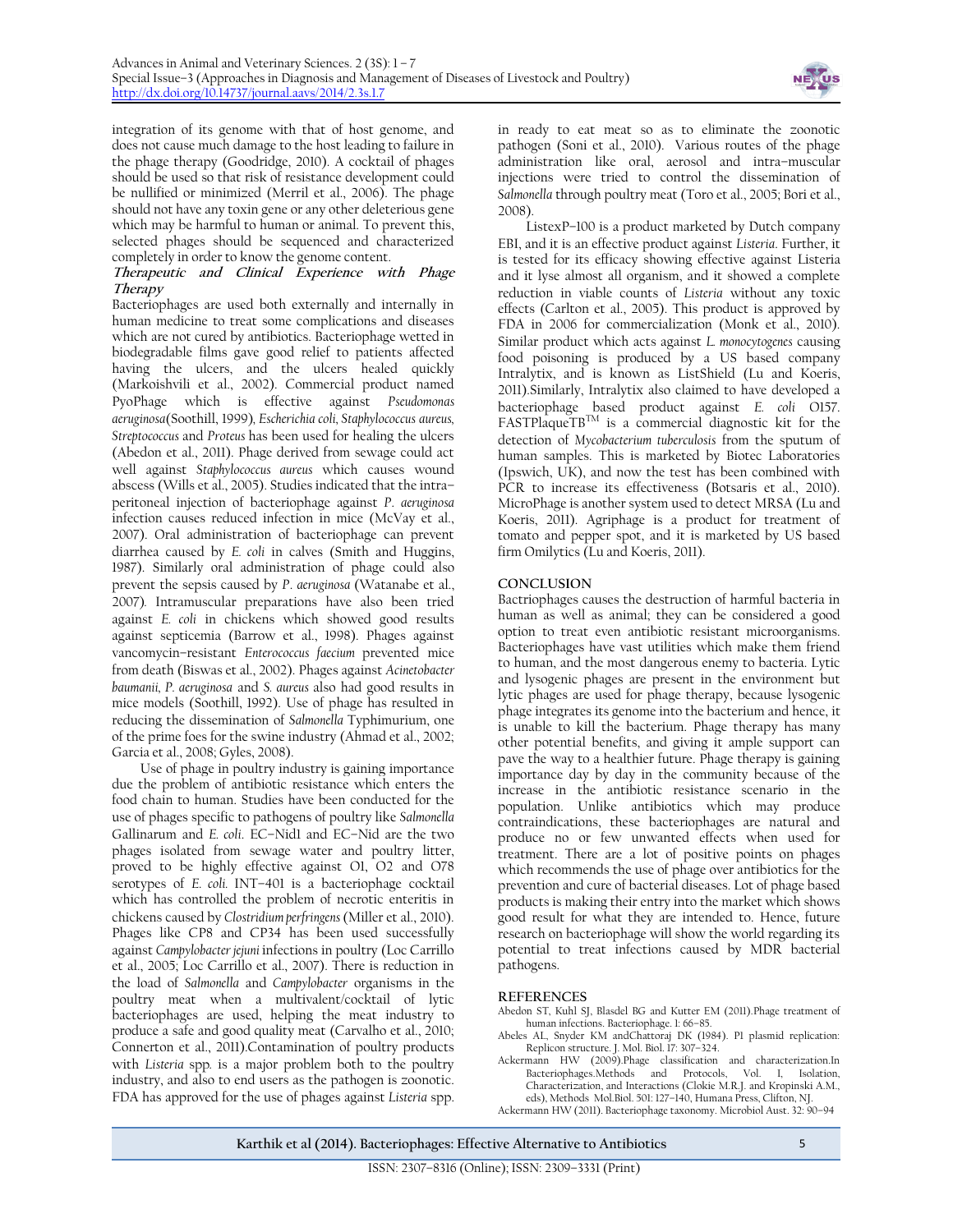

- Ahmad SI (2002).Treatment of post–burns bacterial infections by bacteriophages, specifically ubiquitous *Pseudomonas* spp. notoriously resistant to antibiotics. Med. Hypotheses. 58: 327–331.
- Barrow P, Lovell M and Berchieri A (1998). Use of lytic bacteriophage for control of experimental Escherichia coli septicemia and meningitis in chickens and calves[. Clin.Diagn. Lab. Immunol.5](http://www.ncbi.nlm.nih.gov/pubmed/9605979): 294–298.
- Biswas B, Adhya S, Washart P, Paul B, Trostel A, Powell B, Carlton R andMerril C (2002). Bacteriophage therapy rescues mice bacteremic from a clinical isolate of vancomycin–resistant *Enterococcus faecium*. Infect.Immun. 70: 204–210.
- Borie C, Albala I, Sanchez P, Sanchez ML and Ramirez Sand Navarro C (2008). Bacteriophage treatment reduces Salmonella colonization of infected chickens. Avian Dis. 52: 64–67.
- Botsaris G, Liapi M, Kakogiannis C, Dodd C and Rees C (2010).Application of a rapid and sensitive combined phage–PCR method for the detection of *Mycobacteriumavium* subspecies paratuberculosis in raw milk.In Proceedings of the 10th International Colloguium on Paratuberculosis, pp. 25–28. USA: Int Asso Paratubercul.
- Bruynoghe R and Maisin J (1921).Essais de the´rapeutique au moyen du bacteriophage.*C*. R. Soc. Biol. 85: 1120–1121.
- Burnet FM (1933).The classification of dysentery–coli bacteriophages. III. A correlation of the serological classification with certain biochemical tests. J. Pathol. Bacteriol.37, 179–184.
- Carlton RM, Noordman WH, Biswas B, de Meester ED and Loessner MJ (2005). Bacteriophage P100 for control of *Listeria monocytogenes* in foods: genome sequence, bioinformatics analyses, oral toxicity study, and application. Regul.Toxicol.Pharmacol. 43: 301–312.
- Carvalho CM, Gannon BW, Halfhide DE, Santos SB, Hayes CM, Roe JM and Azeredo J (2010).The in vivo efficacy of two administration routes of a phage cocktail to reduce numbers of *Campylobacter coli* and *Campylobacter jejuni* in chickens.BMC Microbiol.10: 232.
- Clark JR and March JB (2006). Bacteriophages and biotechnology: vaccines, gene therapy and antibacterials. Trends Biotechnol. 24(5): 212–218.
- Connerton IF, Connerton PL, Barrow P, Seal BS and Atterbury RJ (2008).Bacteriophage therapy and *Campylobacter*. In: Nachamkin I, Szymanski CM and Blaser MJ (eds) *Campylobacter*. Washington, DC: ASM Press, pp. 679–693.
- d'Herelle F (1917). Sur un microbe invisible antagoniste des bacillus dysentériques. C.R. Hebd. Seances Acad. Sci. D*.*165: 373–375.
- d'Herelle F (1918).Technique de la recherche du microbe filtrant bacteriophage (*Bacteriophagum intestinale*).C. R. Seances Soc. Biol. Filiales.81, 1160–1162.
- Davies J and Davies D (2010).Origins and evolution of antibiotic resistance.Microbiol. Mol. Biol. Rev. 74: 417–433
- Dhama K, Chakraborty S,Mahima, Wani MY, Verma AK, Deb R, Tiwari R and Kapoor S (2013). Novel and emerging therapies safeguarding health of humans and their companion animals: a review.Pak. J. Biol. Sci. 16(3): 101–111.
- Dobozi–King M, Seo S, Kim JU, Young R, Cheng M and Kish LB (2005). Rapid detection and identification of bacteria: SEnsing of Phage– Triggered Ion Cascade (SEPTIC). J. Biol. Phys. Chem. 5: 3–7.
- Edgar R, [McKinstry](http://www.pnas.org/search?author1=Michael+McKinstry&sortspec=date&submit=Submit) M, [Hwang](http://www.pnas.org/search?author1=Jeeseong+Hwang&sortspec=date&submit=Submit) J, [Oppenheim](http://www.pnas.org/search?author1=Amos+B.+Oppenheim&sortspec=date&submit=Submit) AB, [Fekete](http://www.pnas.org/search?author1=Richard+A.+Fekete&sortspec=date&submit=Submit) RA, [Giulian](http://www.pnas.org/search?author1=Gary+Giulian&sortspec=date&submit=Submit) G, [Merril](http://www.pnas.org/search?author1=Carl+Merril&sortspec=date&submit=Submit) C, [Nagashima](http://www.pnas.org/search?author1=Kunio+Nagashima&sortspec=date&submit=Submit) K and [Adhya](http://www.pnas.org/search?author1=Sankar+Adhya&sortspec=date&submit=Submit) S (2006).High–sensitivity bacterial detection using biotintagged phage and quantum–dot nanocomplexes. U. S. A. 103: 4841–4845.
- Fauquet CM and Fargette D (2005). Virus Taxonomy. VIII<sup>th</sup> Report of the International Committee on Taxonomy of Viruses, pp. 7, 43–94, 279– 299, 443–446, 741–749, Elsevier Academic Press.
- Gaeng S, Scherer S, Neve H and Loessner MJ (2000).Gene cloning and expression and secretion of *Listeria monocytogenes*bacteriophage–lytic enzymes in *Lactococcus lactis*. [Appl. Environ. Microbiol.6](http://www.ncbi.nlm.nih.gov/pubmed/10877791)6: 2951–2958. Garcia P, Martínez B, Obeso JM and Rodríguez A (2008).Bacteriophages and
- their application in food safety.Lett. Appl. Microbiol. 47(6): 479–485. Goodridge L (2010).Designing phage therapeutics.Curr. Pharm. Biotechnol.
- 11: 15–27. Goyal SM, Gerba CP and Bitton G (1987).Phage Ecology. John Wiley and Sons, New York. pp.321.
- Grabow WOK (2001). Bacteriophages: Update on application as models for viruses in water. Water SA. 27: 251–268.
- Gyles CL (2008).Antimicrobial resistance in selected bacteria from
- poultr[y.Anim. Health Res. Rev.9](http://www.ncbi.nlm.nih.gov/pubmed/19102788): 149–158. Hambly E andSuttle CA (2005).The viriosphere, diversity, and genetic exchange within phage communities. [Curr.Opin.Microbiol.8](http://www.ncbi.nlm.nih.gov/pubmed/15979387): 444–450.
- Hankin E H (1896).L'action bactericide des eaux de la Jumna et du Gangesur le vibrion du cholera. Ann. Inst. Pasteur.10: 511–523.
- Holmes FO (1948). Order Virales. In Bergey's Manual of Determinative Bacteriology (6th edn) (Breed, R.S. et al., eds), pp. 1126–1286. Williams & Wilkins, Baltimore, MD.

Housby JN and Mann NH (2009).Phage therap[y.Drug Discov.Today.](http://www.ncbi.nlm.nih.gov/pubmed/19508915) 14: 536– 540.

- Kish LB Cheng M, Kim JU, Seo S, King MD, Young R, Der A and Schmera G(2005). Estimation of detection limits of the phage invasion– based identification of bacteria. Fluctuation and Noise Letters. 5: L105–L108.
- Kutateladze M and Adamia R (2010).Bacteriophages as potential new therapeutics to replace or supplement antibiotics.Trends Biotechnol. 28(12): 592–595.
- Loc Carrillo C, Atterbury RJ, El–Shibiny A, Connerton PL, Dillon E, Scott A and Connerton IF (2005).Bacteriophage therapy to reduce *Campylobacter jejuni* colonization of broiler chickens. Environ. Microbiol. 71: 6554–6555.
- Loc Carrillo C, Connerton P, Pearson T and Connerton I (2007).Free–range layer chickens as a source of *Campylobacter* bacteriophage. Antonie van Leeuwenhoek. 92: 275–284.
- Loessner MJ, [Rees](http://aem.asm.org/search?author1=C+E+Rees&sortspec=date&submit=Submit) CE, [Stewart](http://aem.asm.org/search?author1=G+S+Stewart&sortspec=date&submit=Submit) GS and [Scherer](http://aem.asm.org/search?author1=S+Scherer&sortspec=date&submit=Submit) (1996). Construction of luciferase reporter bacteriophage A511: luxAB for rapid and sensitive detection of viable *Listeria* cells. Appl. Environ. Microbiol. 62: 1133– 1140.
- Lu TK and Koeris MS (2011).The next generation of bacteriophage therapy.Curr.Opin.Microbiol.14:524–531.
- Lun ZR, Wang QP, Chen QG, Li AX and Zhu XQ (2007).*Streptococcus suis*: an emerging zoonotic pathogen[. Lancet Infect. Dis.7](http://www.ncbi.nlm.nih.gov/pubmed/24457163): 201–209.
- Lwoff A et al. (1962).A system of viruses. In Basic Mechanisms in Animal Virology. Cold Spring Harbor Symposia on Quantitaive Biology 27: 51– 62.
- Markoishvili K, Tsitlanadze G, Katsarava R, Morris G and Sulakvelidze A (2002). A novel sustained–release matrix based on biodegradable poly(ester amides) and impregnated with bacteriophages and an antibiotic shows promise in management of infected venous stasis ulcers and other poorly healing wounds. Int. J. Dermat. 41:453–458.
- Mattey M and Spencer J (2008). Bacteriophage therapy—cooked goose or Phoenix rising? Curr.Opin.Biotechnol. 19: 608–612.
- McVay C, Vela´ squez M and Fralick J (2007). Phage therapy of *Pseudomonas aeruginosa* infection in a mouse burn wound model. Antimicrob. Agents Chemother.51:1934–1938.
- Merril C, Scholl D and Adhya S (2006).Phage therapy.In The Bacteriophages (Calendar, R., ed.), pp. 725–741, Oxford University Press.
- Miller RW, Skinner EJ, Sulakvelidze A, Mathis GF and Hofacre CL (2010). Bacteriophage therapy for control of necrotic enteritis of broiler chickens experimentally infected with *Clostridium perfringens*. Avian Dis.  $54.33 - 40.$
- Monk AB, Rees CD, Barrow P, Hagens S and Harper DR (2010). Bacteriophage applications: where are we now? Lett. Appl. Microbiol. 51: 363–369.
- Obeso JM, Martinez B, Rodriguez A and Garcia P (2008).Lytic activity of the recombinant *Staphylococcal* bacteriophage phiH5 endolysin active against *Staphylococcus aureus* in milk .Int. J. Food Microbiol.128: 211–218.
- Oda M, [Morita](http://www.ncbi.nlm.nih.gov/pubmed/?term=Morita%20M%5Bauth%5D) M, [Unno](http://www.ncbi.nlm.nih.gov/pubmed/?term=Unno%20H%5Bauth%5D) H and [Tanji](http://www.ncbi.nlm.nih.gov/pubmed/?term=Tanji%20Y%5Bauth%5D) Y (2004). Rapid detection of *Escherichia coli* O157:H7 by using green fluorescent protein–labeled PP01 bacteriophage. Appl. Environ. Microbiol. 70: 527–534.
- NK, Evansa TJ, Finerana PC and Salmond GPC (2006).Biotechnological exploitation of bacteriophage research.Trends Biotechnol. 25: 1–14.
- Ruska H (1943).VersuchzueinerOrdnung der Virusarten.Arch.Virol. 2: 480– 498.
- Samsygina GA and Boni EG (1984).Bacteriophages and phage therapy in pediatric practice.Pediatria. 4: 67–70.
- [Skurnik M](http://www.ncbi.nlm.nih.gov/pubmed?term=Skurnik%20M%5BAuthor%5D&cauthor=true&cauthor_uid=16423684) and [Strauch E](http://www.ncbi.nlm.nih.gov/pubmed?term=Strauch%20E%5BAuthor%5D&cauthor=true&cauthor_uid=16423684) (2006). Phage therapy: facts and fiction. Int. J. Med. Microbiol. 296:5–14.
- Smith H and Huggins B (1987).The control of experimental *Escherichia coli* diarrhea in calves and in their environment. J. Gen. Microbiol. 133: 1127–1135.
- Soni KA, Nnnapaneni R and Hagens S (2010). Reduction of *Listeria monocytogenes* on the surface of fresh channel catfish fillets by bacteriophage Listex P100. Foodborne Pathog. Dis. 7: 427–434.
- Soothill J (1992).Treatment of experimental infections of mice with bacteriophages. J. Med. Microbiol. 37: 258–261.
- Soothill J (1994). Bacteriophage prevents destruction of skin grafts by *Pseudomonas aeruginosa*. Burns. 20: 209–211.
- Sulakvelidze MA, Alavidze Z and Glenn J (2001).Bacteriophage therapy.Antimicrob.Agents Chemother.45:649–659.
- Tiwari R, Dhama K, Wani MY, Verma V, Vaid RK and Chauhan RS (2011). Bacteriophage therapy: anovel tool for combating bacterial diseases of poultry – a review. J Immuno and Immunopathol. 13: 55–66.
- Tiwari R, Dhama K, Chakroborty S, Kumar A, Rahal A and Kapoor S (2014). Bacteriophage therapy for safegaurding animal and human health: areview. Pak. J. Biol. Sci. 17: 301–315.